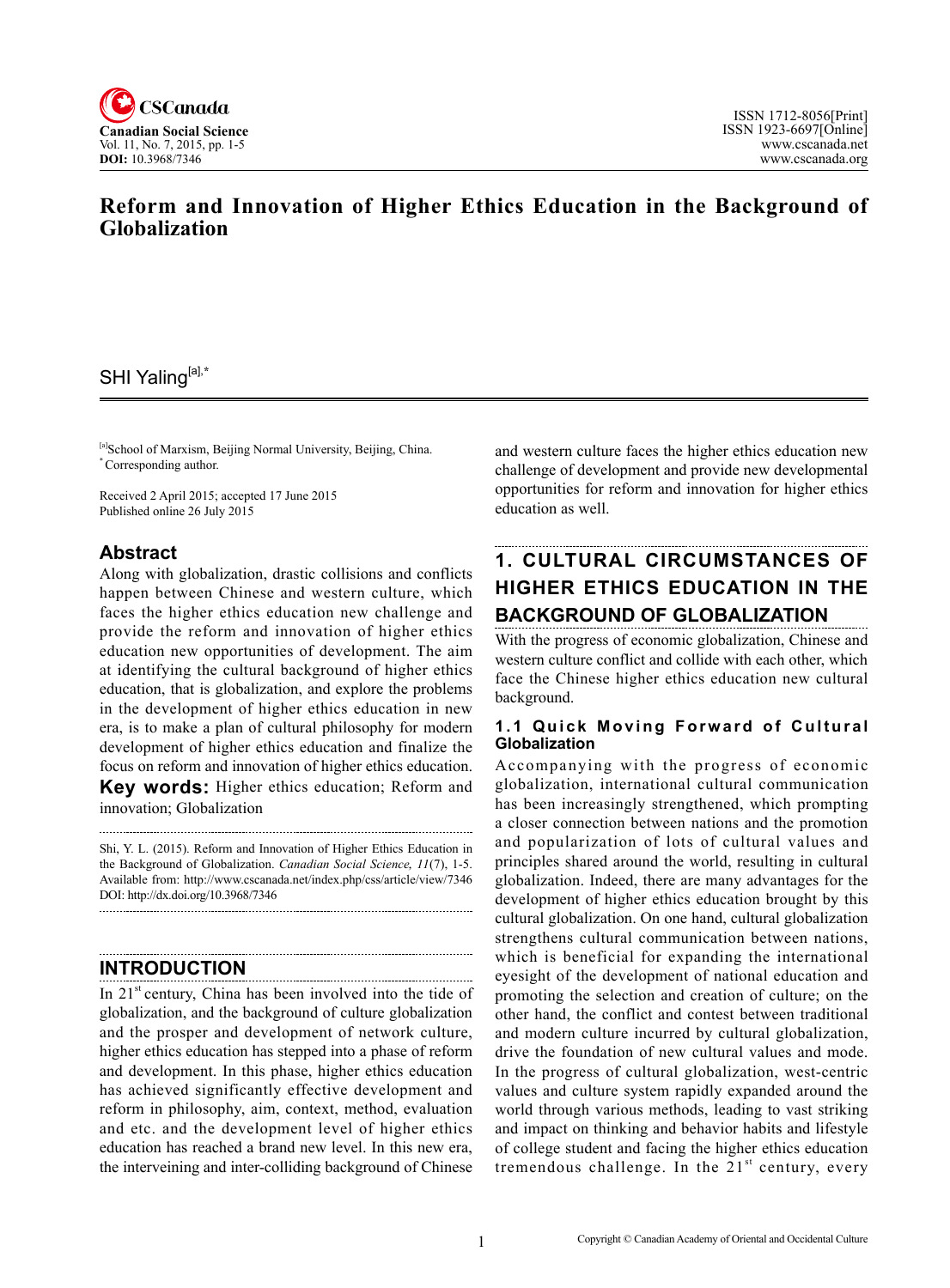country encounters the contradiction between the rapid development of material culture and low level of civilian morals and ethics. To resolve this contradiction, the most important thing shall be strengthening higher ethical education. Deng Xiaoping once firmly pointed out, the material and spiritual culture should be developed together in coordination. Higher ethics education in  $21<sup>st</sup>$ century is facing new cultural circumstances, thus the sense of duty and urgency on reform and development of ethic education should be raised. Its aim and context of education development shall reflect the requirement of national and social development and contemporary character, and prompt the education of morals, ethics, and values on college students being generally accepted.

#### **1.2 Sharply Rising of Internet Culture Relying on Modern Science and Technology**

Stepping into  $21<sup>st</sup>$  century, internet sharply rises in China, which creates a firm foundation for the development of internet culture. Internet culture is a new cultural form when culture of some kind develops into a particular phase and an important part of the ecosystem of ethics education, to some extent deeply influencing the achievement of the aims of higher ethics education. The development of internet culture brings new opportunities and challenge for the reform of higher ethics education. For one thing, internet culture, through its rich knowledge resource and flexible and rapid transmission, improves the attraction and efficiency of higher ethics education and bring new chance for the development of higher ethics education. For the other thing, internet culture comes from wide resources, increasing the difficulties of identifying the true or false for college students. For instance, these heresy organizations as Falungong aim of publicity of false ideas and the achievement of mental control on humans utilizing the virtualization of internet and universality of transmission. In addition, with the transmission and permeating of western values on the internet, these countries creating enormous information dominate information resources using their cultural hegemony, which generates bad influence on the spiritual health of college students and brings severe challenge for the development of higher ethics education. For example, some countries use the character of internet information transmitting beyond regions to sell the culture of their own, export their political ideas and values system etc., and try their best to diminish the diversity of global culture and create "universal value". In the face of opportunities and challenge on higher ethics education brought by internet culture, strengthening the construction of internet culture, and perfection and improving higher ethics education are the vital issue requiring urgent resolution for the development of higher ethics education in this new era.

# **2. THE DILEMMA OF DEVELOPMENT OF HIGHER ETHICS EDUCATION IN THE BACKGROUND OF GLOBALIZATION**

With the progress of implementing reform and open policy and modern construction of socialism, Chinese cultural career has stepped into a new development phase. In this new cultural background, the higher ethics education is in face of series of dilemmas: the deviation existing in the ideas of higher ethics education, the shortage of hierarchy, integrality and pertinence in the context of higher ethics education, and these problems in the construction of higher ethics education providers.

## **2.1 The Deviation Existing in the Ideas of Higher Ethics Education**

The final value aim of higher ethics education is to develop an ideal system involving democracy, fairness and harmony, otherwise still existing deviations as to now. First, the inclination of pan-politicalization exists in the ideas of higher ethics education. For the long run, ideological and political education in theory is in a dominant position in higher education, which is mainly shown as that ideological and political education is used to be understood as ideological work purely and exclusively implemented by the organization and cadres of C.C.P. The reason why traditional ideological and political education is weak, virtual and void in our mind, could not exclude the inclination of pan-politicalization in the ideas of higher ethics education. Second, there is a phenomenon of eager for quick success and instant benefits in the construction of higher ethics education. Higher ethics education mainly focuses on meeting the specific requirement of social development on function ideas and practice of ethic education instead of concentrating on studentsoriented education practice. Third, higher ethics education is independent of quality education. The higher ethics education and quality education did not correspond to each other very well, which is mainly shown as following: On the one hand, higher ethics education lack of vitality. Currently, the main channels of higher ethics education are theory course, political course etc.. Otherwise, due to the paradox of theory education and students' life practice, the guides and principles of moral behavior are not been implemented very well in the real life of students. On the other hand, the function of higher ethics education is not been fully developed. Some students cultivated by college behave as with talent yet without morals, or without neither talent nor morals, which exhibited the urgency of promoting the comprehensive quality of college students.

#### **2.2 The Shortage of Hierarchy, Integrality and Pertinence in the Context of Higher Ethics Education**

The content of higher ethics education is the concrete embodiment of its target. Whether the context is scientific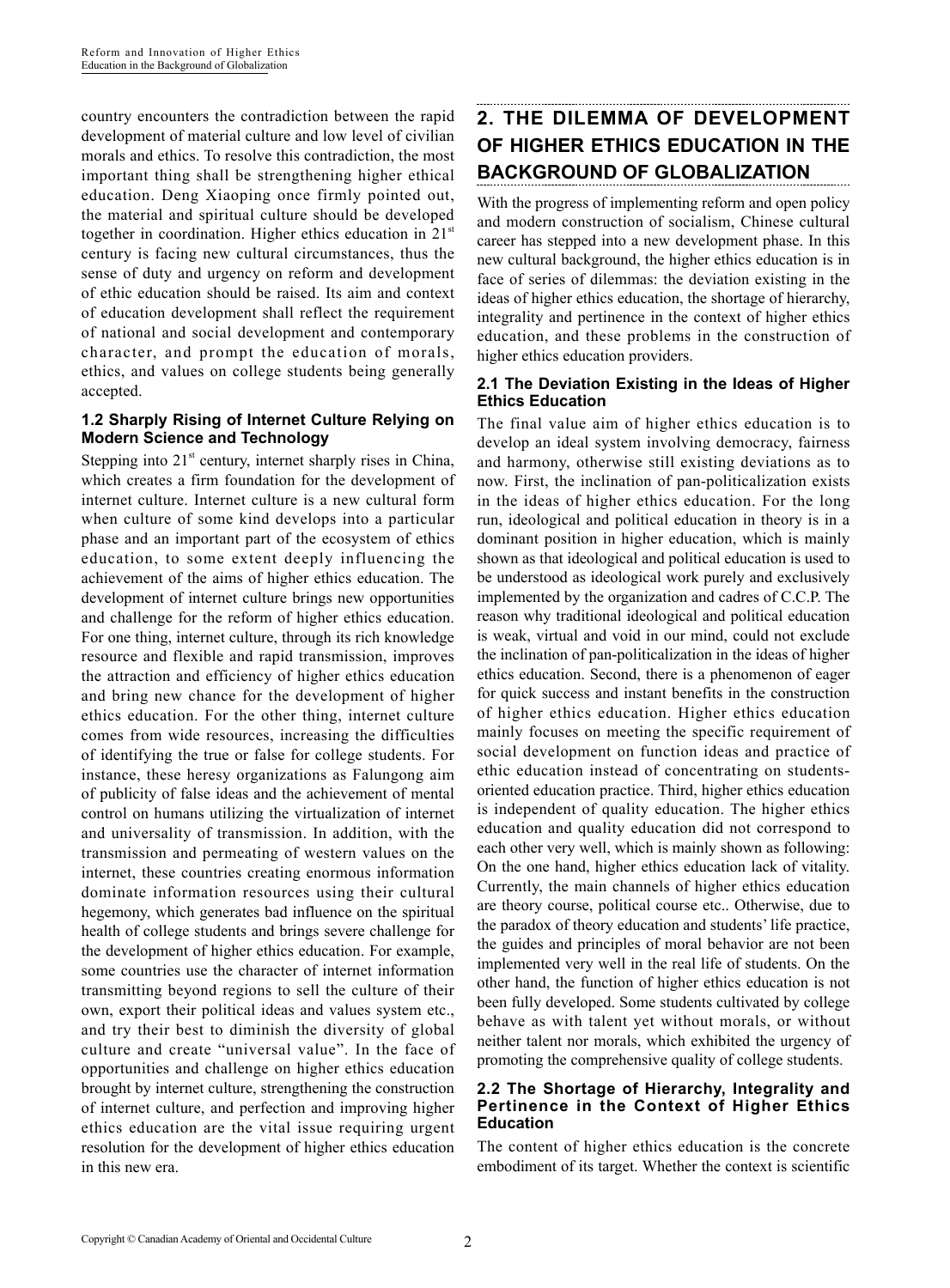and comprehensive or not directly determines the achievement of higher ethics education. The content of higher ethics education includes not only political theory education, ethics education and psychological health education, but also legal education. In the implementation of higher ethics education, if the educator lays more emphasis on the part of or randomly make selection on the context of higher ethics education, the context and system of higher ethics education will be unreasonable. First, the context of higher ethics education will lack hierarchy. The hierarchy of education context refers to that in the implement of education, the educator should start from the educatee's reality, consider the different conditions of different student, differentiate to make and implement the context in order to improve the effect of higher ethics education. Second, the context of higher ethics education will lack integrality. It means that the elements of higher ethics education context didn't advance in coordination together and form an organic system with excellent function. For example, overly emphasizing the political nature of higher ethics education context is an important manifestation of lack integrity. Third, the context of higher ethics education lacks pertinence. In developing and implementing education context, these contexts and elements with less importance are not set in a secondary position, meanwhile, these contexts and elements with more importance not in a prior position, leading to the lack of pertinence.

#### **2.3 These Problems in the Construction of Higher Ethics Education Team**

The quality and level of the construction of higher ethics education team are directly related to the effectiveness of higher ethics education. The report of Chinese Ministry of Education about the construction of college consoler team in 2006 pointed out, the ideological and political education in college includes two main aspects, that are theory education and ordinary education on ideology and politics. The former one is the main channel while the later one is the main field, and both of them are interdependent and supplementary (Zhou, 2006). Therefore, the main work of higher ethics education could be divided into two parts, that is, the teaching of theory course of ideological and political education and the management of college consolers. However, there are lots of problems and unreasonable structures currently existing, no matter in theory course teaching team of ideological and political education, or the consoler team in college. On the one hand, theory course teaching team of ideological and political education is the important part of college teaching team, and its quality and skills directly influence the nature and direction of main channel teaching and determine the extent of implementation and accomplishment of achieving the aim of higher ethics education. In all, the majority of teachers in this filed is of high political qualification in their mind, of extremely strong sense of responsibility and dedication of career, and able to devote themselves into and make contribution to the national education career. On the other hand, college consolers are the organizer and implementer of ordinary ideological and political education on campus and the backbone of ideological and political education for college students. Otherwise, in the practice of higher ethics education, the work of consolers is not effective. And the key reason is mistaken positioning of the role of college consolers. Due to the unfulfilled understanding of the importance of ideological and political education, the role of college consolers is not positioned correctly, resulting in the bad stability, overall low qualification of consoler team and the urgency of improving status of consoler team etc. in the construction of college consoler team.

# **3. THE REFORM AND INNOVATION OF HIGHER ETHICS EDUCATION IN THE BACKGROUND OF GLOBALIZATION**

In the background of globalization, C.C.P. and China aim at fully construct a well-off society and build a harmonious socialist society, attach high importance on the development of higher ethics education. In this new era, actively exploring the way of reform and innovation of higher ethics education is the significant issue in front of modern development of higher ethics education.

## **3.1 Establish the Developmental Ideas of People-Oriented Higher Ethics Education**

Man's all-round development theory is the top topic of Marxist theoretical system. The concept of man's allround development internally put forward the transfer dimension of ethic education in colleges in the new era and the necessity of establishing students-oriented ideas of education, and promoting the return of ethic education in colleges to its nature. With the development of Chinese society, people-oriented ideas have become a shared value by all social class. Setting up the peopleoriented developmental philosophy is also the realistic demands for development of higher ethics education. In this new era, C.C.P. and national leadership have issued the general principle of the higher ethics education work and a series of specific policies, laying the foundation for the concept update of higher ethics education. On August 26, 2004, the central committee of the C.C.P. issued *The Recommendation on Further Strengthening and Improving Ideological and Political Education in College*, which is the general principle of development of higher ethics education and embodies the concept of higher ethics education in this new era. Jiang zemin, the former chairman of China, also emphasized the importance of promoting person's full scale development. He pointed out on July 1 speech that the man's all-round development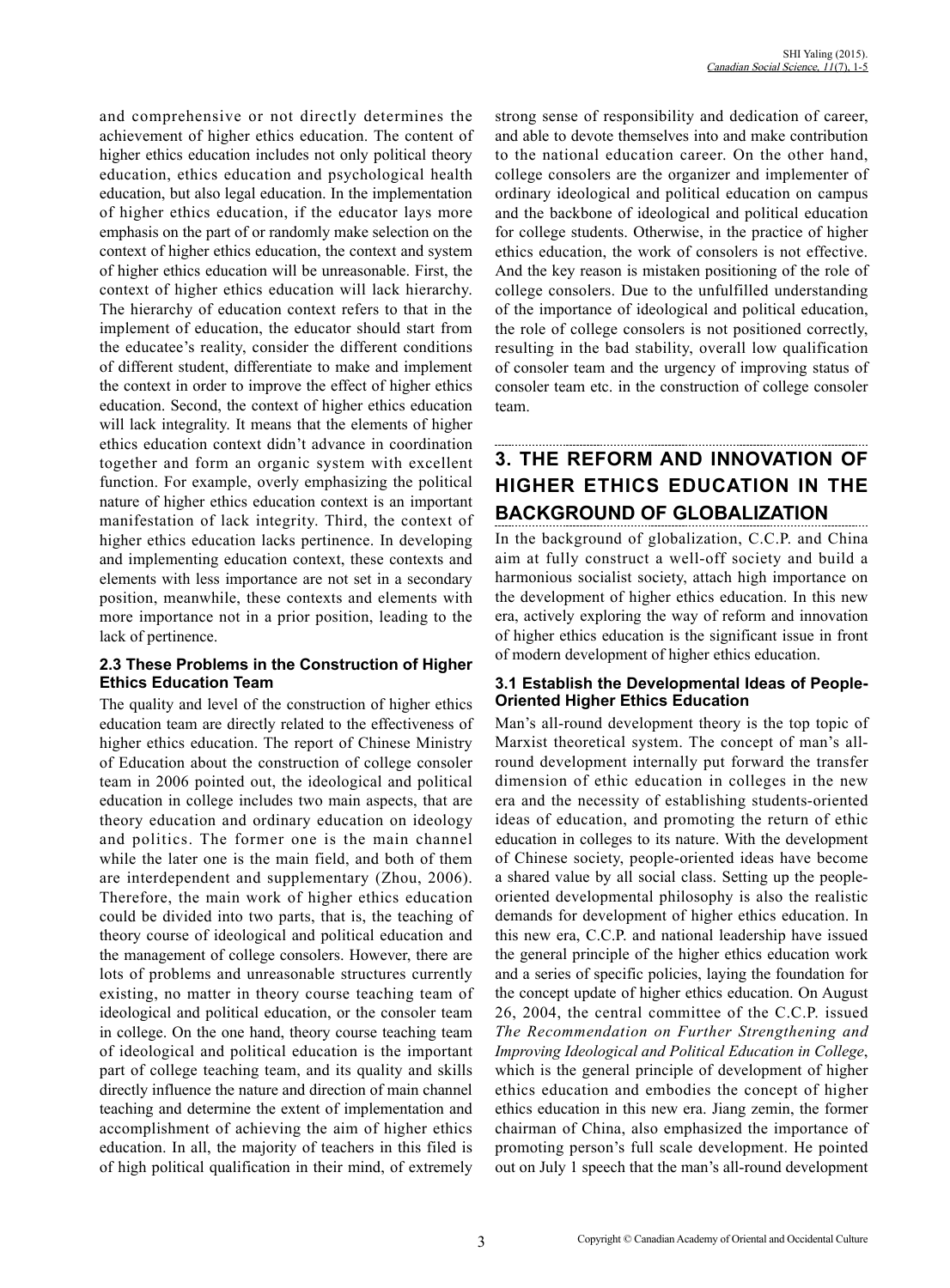shall be the essential requirement for the construction of new socialist society and shall be integrated with social development to promote the development of each other (Jiang, 2002). People-oriented concept of higher ethics education is mainly reflected in two aspects. One is in the design level of higher ethics education, to interpret the people-oriented education idea by the reform of goal, context and methods of higher ethics education. The other is in the practice level of higher ethics education, which is to respect the fulfillment of students' subjectivity, to inspire students' enthusiasm and initiative, and to implement people-oriented developmental concept by the interaction of teachers and students and humanistic concern.

## **3.2 Found Scientific Aim for Higher Ethics Education**

In the background of globalization, the cultivation of the talents and the improvement of talent quality are the core of competition around the world in 21st century. Paying attention to the development of people is the higher requirement of this era set on higher ethics education. According to the spirit of the file and speech of central committee of C.C.P., the goal of higher ethics education also experiences evolution in different periods. From the original 'communist and professional' requirement for the cultivation of new people 'with ideal, morals, knowledge, and discipline', all reflect the goal orientation and value direction of higher ethics education in the construction of socialist modernization in China. Entering the 21st century, central leadership group represented by Jiang Zemin pays more attention to the development of aim of higher ethics education and put forward overall requirements and hope on the development of college students. In 1998, Jiang Zemin proposed the requirements for college students named "four unities". In 2001, to celebrate the 90th anniversary of the Tsinghua university, Jiang Zemin raised "five hopes" for college students, namely hope college students to be the man with longterm ideal and the enthusiasm of loving motherland, to be the man aspiring to pursue the truth and with courage to innovate, to be the man with both morals and talent and of comprehensively developed, to be the man with open horizon and broad mind, to be the man of unified between thinking and practice and practical to feet on the ground (*The Speech of Comrade Jiang Zemin* , para.5, 2001). From these words, it could be seen that the expression of goals of higher ethics education has desalinate the imprint of politics more and more. The aim has converted from the initial political demands of serving for socialist modernization into a guide for education. In the new era, the determination of goals of higher ethics education highlights the concern on individual value. The development of society will ultimately rest on the realization of individual value. The higher ethics education set out from people's subjectivity to improve people's cultural quality and moral quality, fully develops the quality of college students, helping them find the fitting point and orient more accurately between the individuals and communities, society, nature.

## **3.3 Achieve the Theory Integration of Higher Ethics Education**

In the background of globalization, the context of higher ethics of education shall present the characteristics of comprehensive development and diversification. Based on the spirit of speech and ideological theory of C.C.P. and national leadership, ideological and political education in colleges and universities should clarify work direction and enrich the contexts of ethic education. *The Recommendations* in 2004 put forward, the ideological and political education for college students should set the ideal and faith education as the core, the patriotic education as the emphasis, basic code of ethics as the basis, and all-round development of college students as the goal, to provide the macro guidance for clearing the task and context of the ideological and political education for college students in this new era. The first is ideal and faith education. To strengthen ideal and faith education for college students is to intensify the "getting into course, textbook and mind" work on Deng Xiaoping theory and the important thoughts of 'three representations', letting college students understand and master the theoretical essence and spiritual nature, firmly devote into the great practice of socialist modernization. The second is the patriotism education. Patriotism education is an important content of higher ethics education. Strengthening patriotism education and cultivating the national spirit are the key of for the existence and development of China. The third is the citizen ethic education. Attaching great importance to ethic education and improving our own quality are the eminent tradition of Chinese nation. With the progress of reform and openness policy and the construction of socialist modernization, the contradiction appears between the rapid development of material level and the low level of spirit quality of citizenship, which is the major subject needing to be solved immediately in higher ethics education. The fourth is quality education. Quality education, as its name suggests, is a kind of education aiming at training college student all aspects of quality. Since 1990s, quality education has been included in the target system of higher ethics education. Quality education is to develop a man's quality of thought and ethics, psychological quality etc. Along with the development of this era, the context and scope of quality education also needs to be expanded and enriched constantly.

#### **3.4 Fulfill the Method Transfer of Higher Ethics Education to Democracy, Interaction and Openness**

The development of higher ethics education deepens the ethics education system in theory and create new